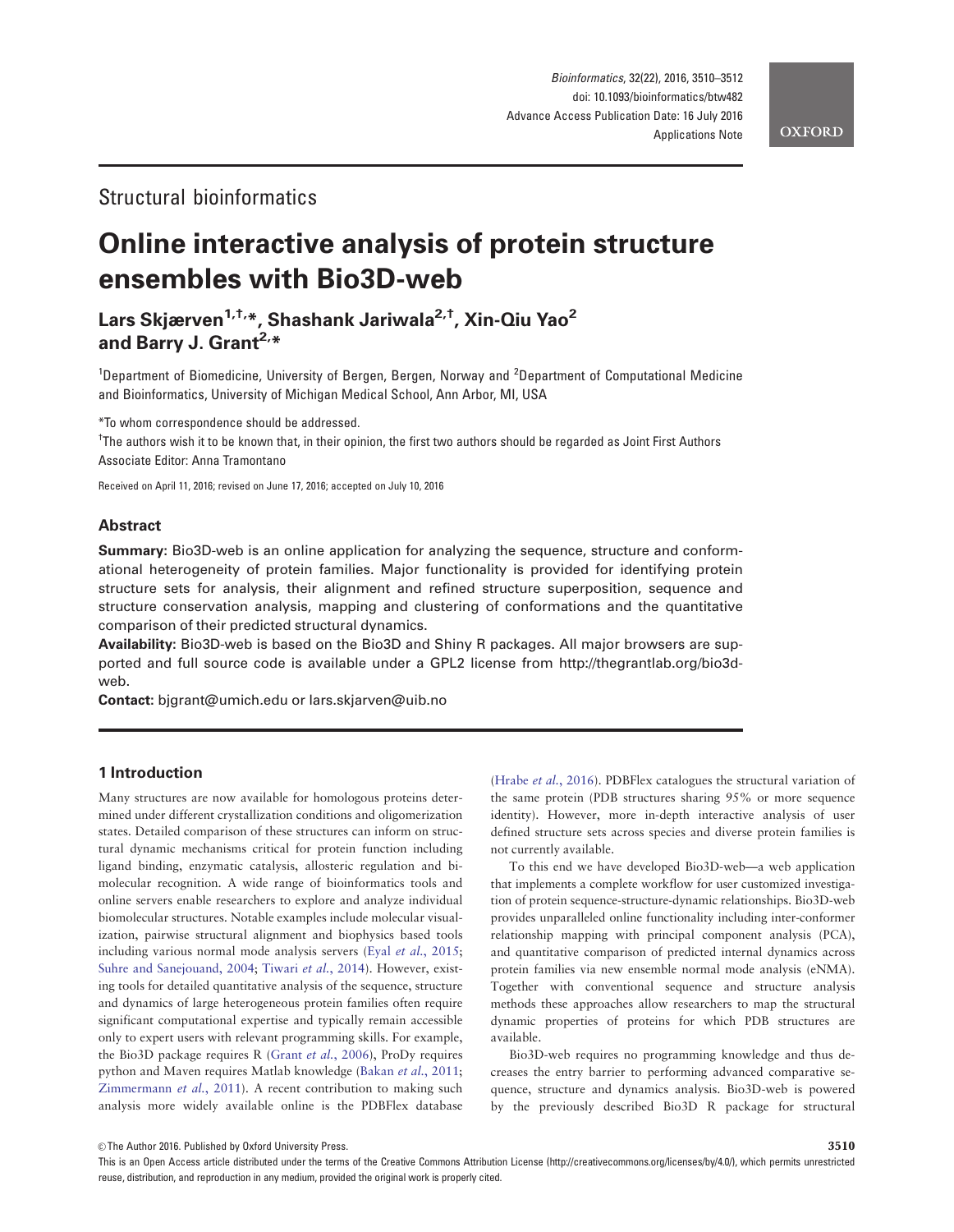<span id="page-1-0"></span>

Fig. 1. Bio3D-web analysis of Rho GTPases. (A) Visualization of the first principal component (PC) characterizing the major conformational variations. (B) Structures projected onto their two first PCs. Each point (or structure) is colored according to user specified criteria, in this case PCA-based clustering results. (C) Contribution of each residue to the first PC. (D) Ensemble normal mode analysis reveals the enhanced local dynamics of nucleotide free states (red) relative to the GTP- and GDP-bound (green and black) structures. Positions with significantly distinct flexibilities between states are indicated with light blue rectangles ( $P < 0.05$ ) (Color version of this figure is available at Bioinformatics online.)

bioinformatics (Grant et al., 2006; [Skjærven](#page-2-0) et al., 2014). In particular, Bio3D approaches for identification of related protein structures, multiple alignment, rigid-core identification, optimal superposition, PCA and eNMA form the basis of the application ([Supplementary Fig. S1](http://bioinformatics.oxfordjournals.org/lookup/suppl/doi:10.1093/bioinformatics/btw482/-/DC1)). Structure and sequence annotations are derived from the RCSB PDB (Berman, 2000) and PFAM databases (Finn et al., 2014). Bio3D-web employs Shiny's reactive programming and web application framework to provide its interactive online interface (Shiny, [http://shiny.rstudio.com\)](http://shiny.rstudio.com).

#### 2 Example application

Providing the PDB ID of a single Rho GTPase (1FTN) in the SEARCH tab identifies 1059 sequence similar structures from which the top 214 are automatically selected as the most related structures for further analysis. Users can optionally (de)select additional structures for further analysis. In this example we proceed with these structures that span RhoA/B/C, Cdc42 and Rac1/2/3 PDB entries. In the ALIGN tab the selected structures are subject to multiple alignment, similarity and conservation analysis. Characterization of superimposed structures is available from the FIT tab. This includes rigid core identification, conservation analysis and RMSD based clustering.

The PCA tab more clearly displays the relationship between all structures in terms of the principal displacements of their major variable regions (Fig. 1A). In particular, the interactive low-dimensional 'conformer plot', displaying structures projected onto user defined PCs, can be colored by sequence, RMSD and PCA based clustering results (Fig. 1B). This plot can also be clicked on to identify individual structures along with their annotations such as ligand bound species. For available Rho related structures three major conformational clusters are clearly apparent (black, green and red in Fig. 1B). Inspection of these structures in the linked annotation table reveals that the vast

majority of cluster members correspond to GDP-bound, GTP-analogue bound and nucleotide free structures respectively. The residuewise contributions to each PC are also displayed interactively highlighting a number of potentially key structural regions (Fig. 1C).

eNMA in the next tab indicates that these same regions display significantly distinct dynamics upon nucleotide exchange (Fig. 1D). Critically, the NMA here is performed on all selected structures in a way that facilitates the interpretation of their structural similarity and dissimilarity trends (Yao et al.[, 2016\)](#page-2-0). This allows a user to explore dynamic trends in all crystalized states in relation to each other without the conventional caveat of potentially over-interpreting the differences between extreme cases or a single artifactual structure. Collectively these results indicate the existence of three major Rho superfamily conformational states that differ by a collective displacement of two nucleotide-binding site regions, which in turn display significantly distinct flexibilities upon nucleotide binding. In the case of Rho GTPases these regions are known to be key for nucleotide dependent modulation of protein-protein interactions ([Wittinghofer and Vetter, 2011](#page-2-0)). Further example application of Bio3D-web to a range of distinct protein families is presented as interactive demos online [\(http://thegrantlab.org/bio3d-web](http://thegrantlab.org/bio3d-web)).

### 3 Conclusion

Bio3D-web is an online application for analyzing user defined heterogeneous biomolecular structure data. The design of Bio3D-web emphasizes simplicity over exhaustive inclusion of the many analysis methods available in the full Bio3D package. This effectively reduces the required technical expertise and thus facilitates advanced structural bioinformatics analysis for a broader range of researchers. In many cases it is envisaged that researchers will use Bio3D-web to understand general trends in their protein family of interest, which may then inform more specialized analyses. Bio3D-web is therefore designed to quickly explore biomolecular structure datasets and to act as a hypothesis-generating tool with sharable summary reports that capture all users defined analysis choices and optionally enable collaborators to visit previous analysis sessions.

#### Acknowledgements

We thank Dr. Guido Scarabelli and Hongyang Li for extensive testing.

#### Funding

This work was supported by the University of Michigan, National Institutes of Health (GM070862 to BG) and the University of Bergen.

Conflict of Interest: none declared.

## **References**

- Bakan,A. et al. (2011) ProDy: protein dynamics inferred from theory and experiments. Bioinformatics, 27, 1575–1577.
- Berman,H.M. (2000) The Protein Data Bank. Nucleic Acids Res., 28, 235–242.
- Eyal,E. et al. (2015) The anisotropic network model web server at 2015 (ANM 2.0). Bioinformatics, 31, 1487–1489.
- Finn,R.D. et al. (2014) Pfam: the protein families database. Nucleic Acids Res., 42, D222–D230.
- Grant,B.J. et al. (2006) Bio3d: an R package for the comparative analysis of protein structures. Bioinformatics, 22, 2695–2696.
- Hrabe, T. et al. (2016) PDBFlex: exploring flexibility in protein structures. Nucleic Acids Res., 44, D423–D428.